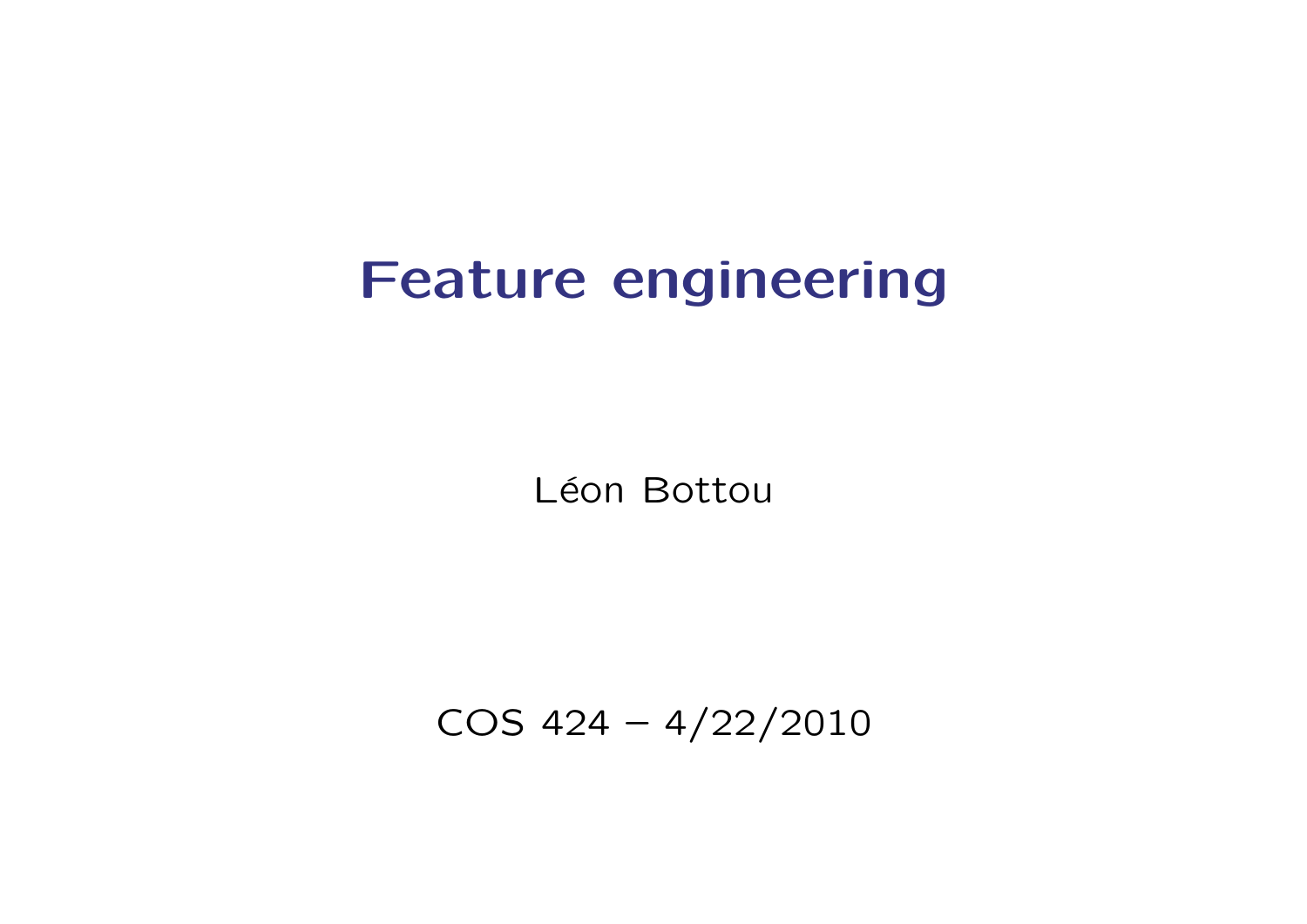

#### **Summary**

- I. The importance of features
- II. Feature relevance
- III. Selecting features
- IV. Learning features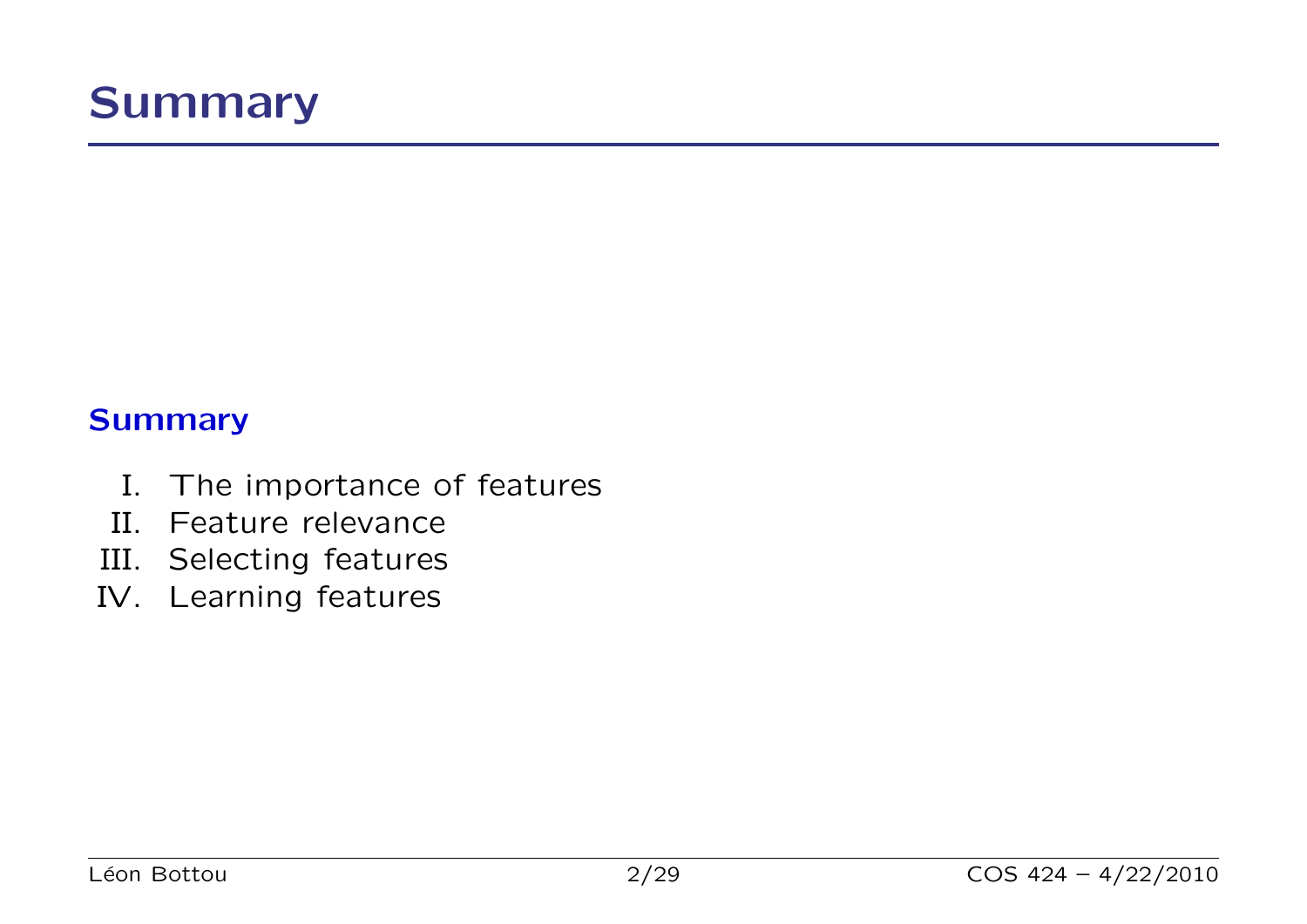### I. The importance of features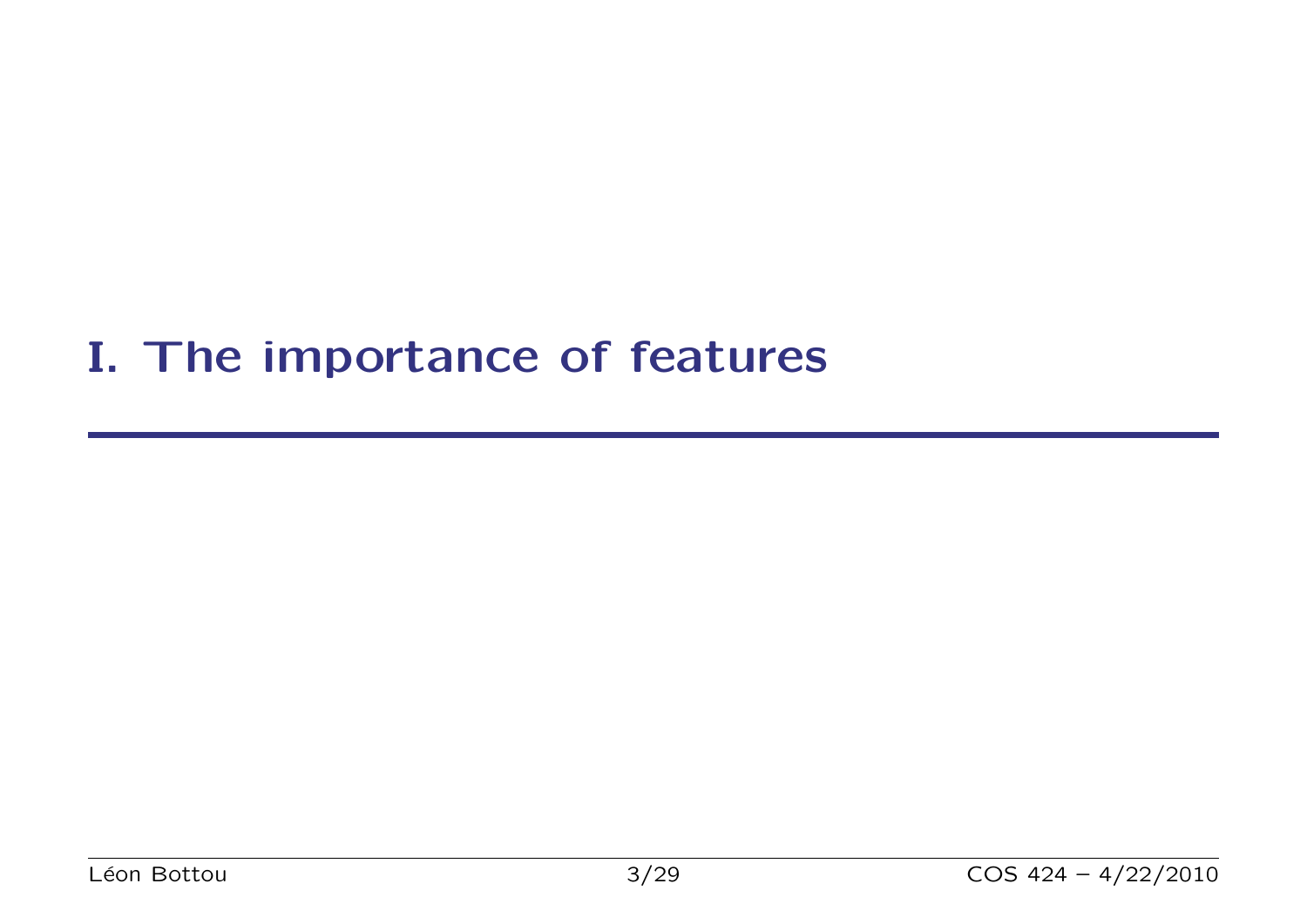#### People like simple linear models with convex loss functions

- Training has a unique solution.
- Easy to analyze and easy to debug.

#### Which basis functions  $\Phi$ ?

– Also called the features.

#### Many basis functions

– Poor testing performance.

#### Few basis functions

- Poor training performance, in general.
- Good training performance if we pick the right ones.
- The testing performance is then good as well.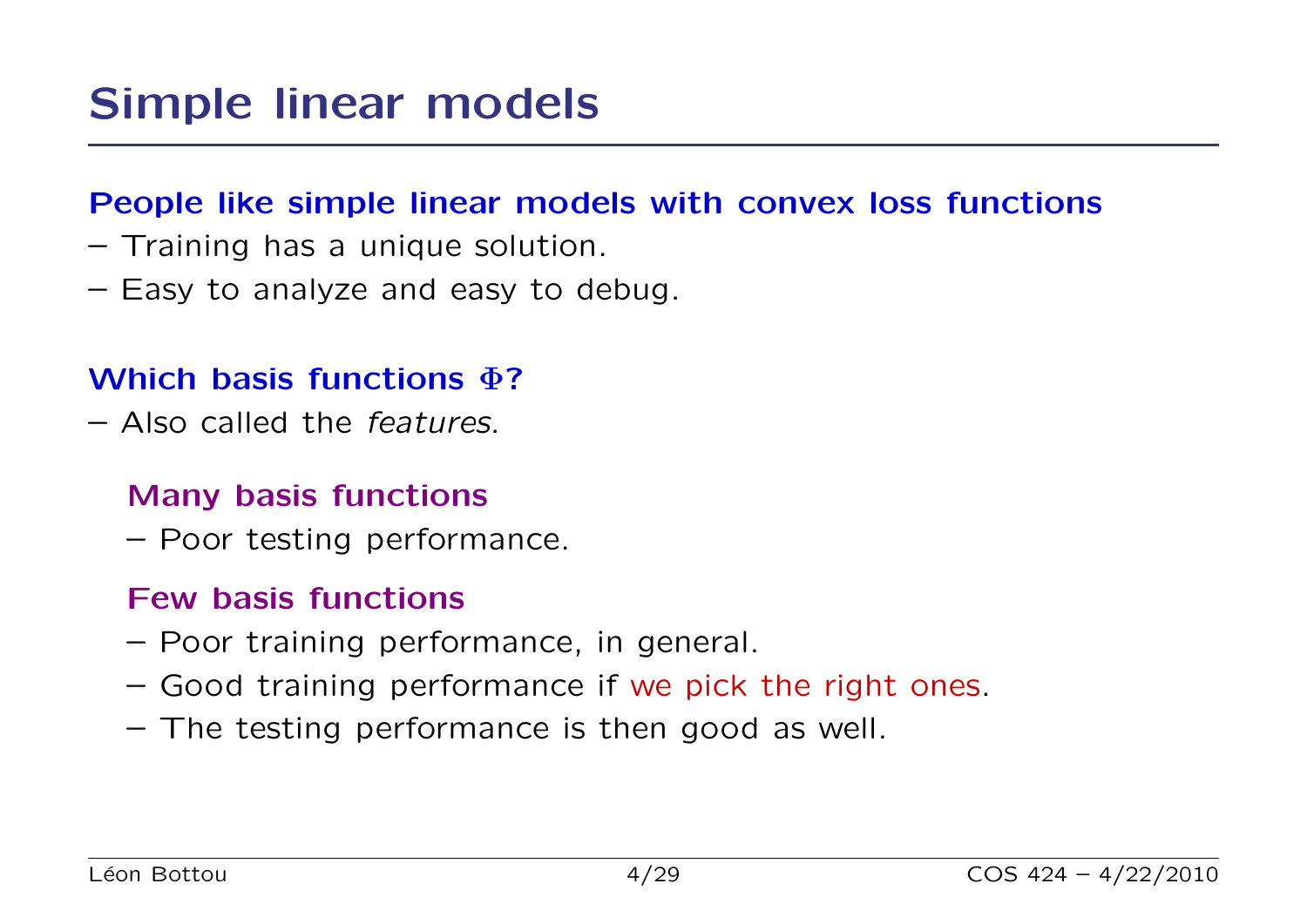### Explainable models

#### Modelling for prediction

- Sometimes one builds a model for its predictions.
- The model is the operational system.
- Better prediction  $\implies$  \$\$\$.

#### Modelling for explanations

- Sometimes one builds a model for interpreting its structure.
- The human acquires knowledge from the model.
- The human then design the operational system. (we need humans because our modelling technology is insufficient.)

#### Selecting the important features

- More compact models are usually easier to interpret.
- A model optimized for explanability is not optimized for accuracy.
- Identification problem vs. emulation problem.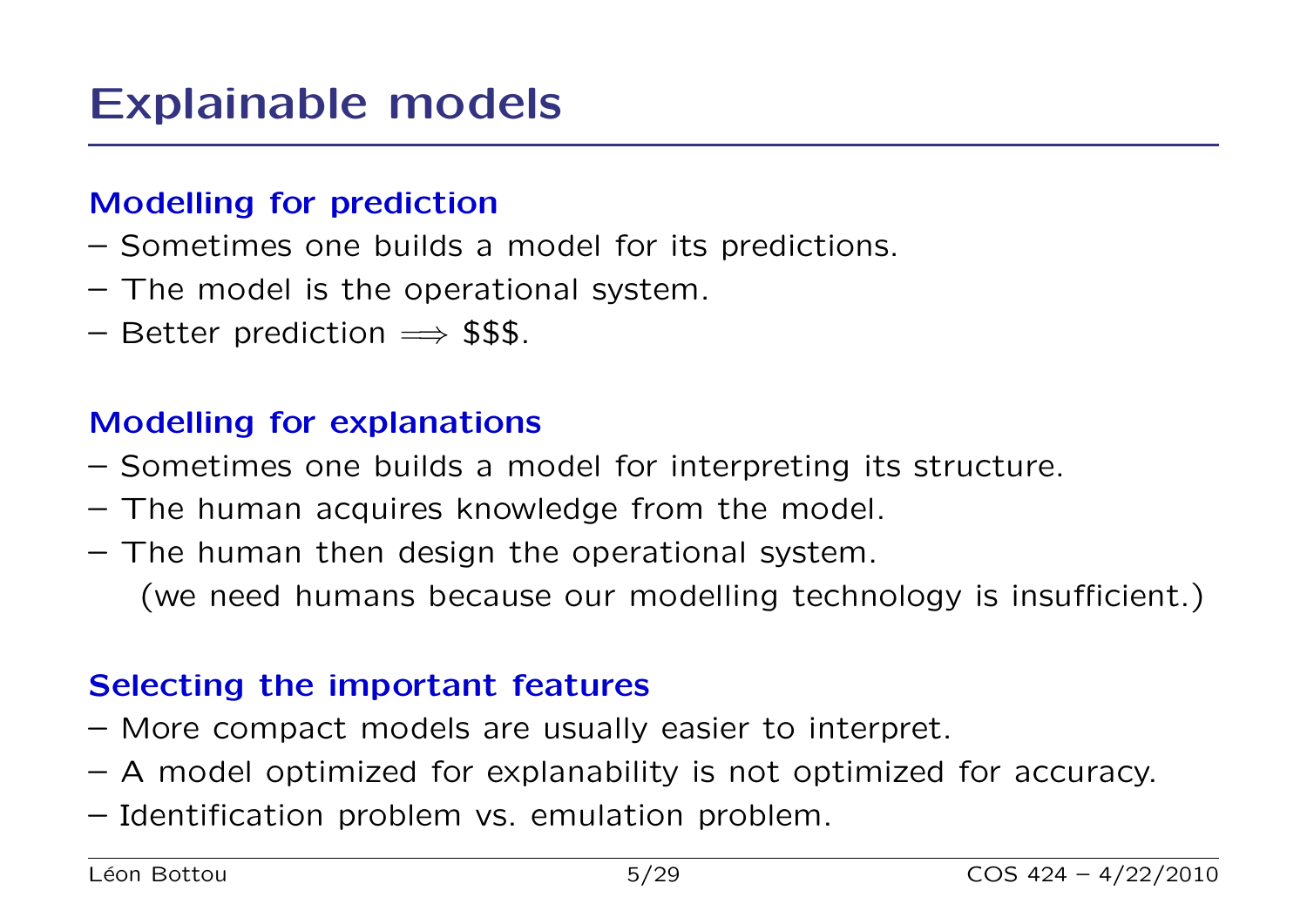#### Initial features

– The initial pick of feature is always an expression of prior knowledge.

- $images \longrightarrow pixels, contours, textures, etc.$ 
	- signal  $\longrightarrow$  samples, spectrograms, etc.
- time series  $\longrightarrow$  ticks, trends, reversals, etc.
- biological data  $\longrightarrow$  dna, marker sequences, genes, etc.
	- text data → words, grammatical classes and relations, etc.

#### Combining features

- Combinations that linear system cannot represent: polynomial combinations, logical conjunctions, decision trees.
- Total number of features then grows very quickly.

#### Solutions

- Kernels (with caveats, see later)
- Feature selection (but why should it work at all?)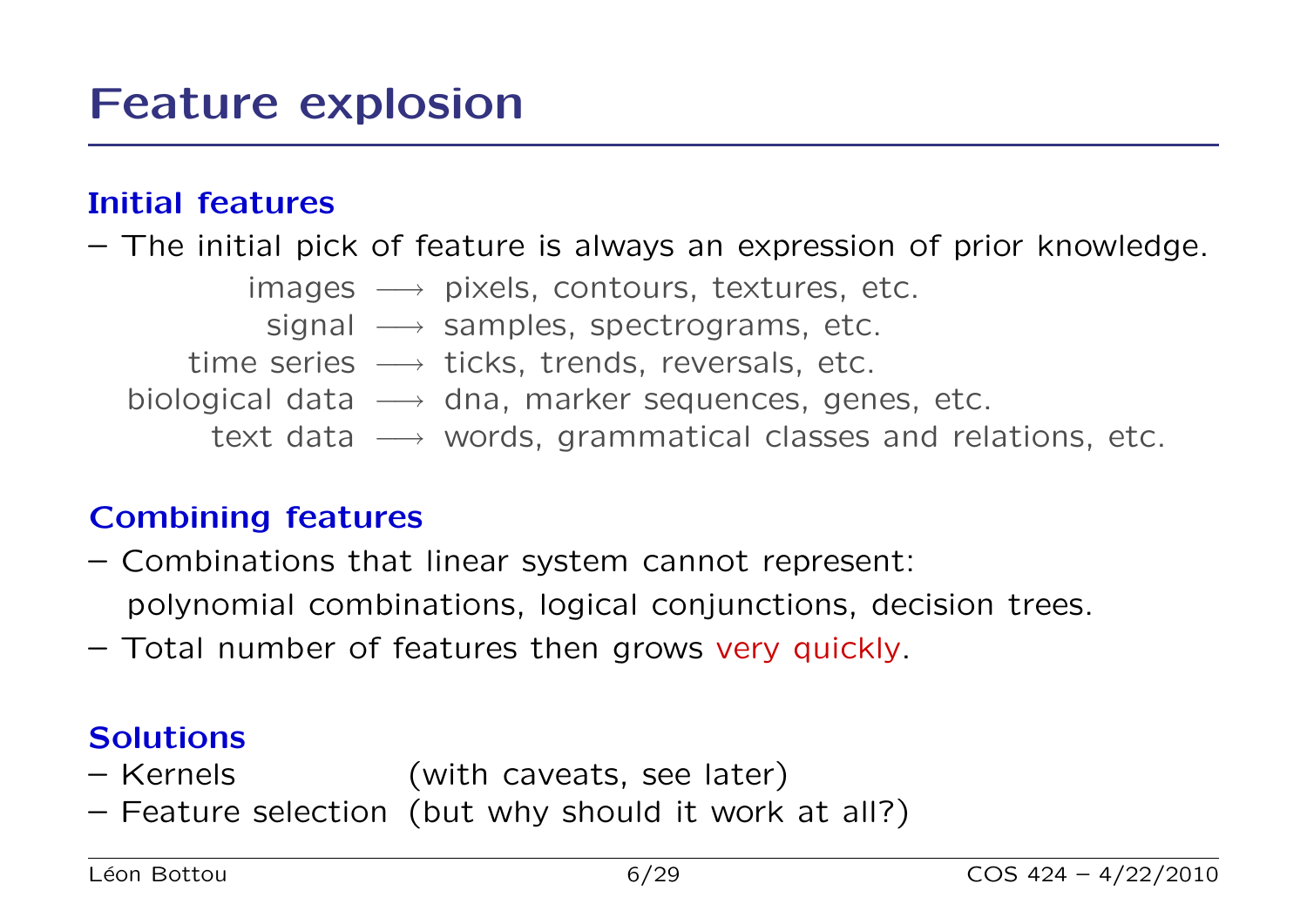### II. Relevant features

Assume we know distribution  $p(X, Y)$ .

- Y : output
- $X$  : input, all features
- $X_i$  : one feature

 $R_i = X \setminus X_i$ : all features but  $X_i$ ,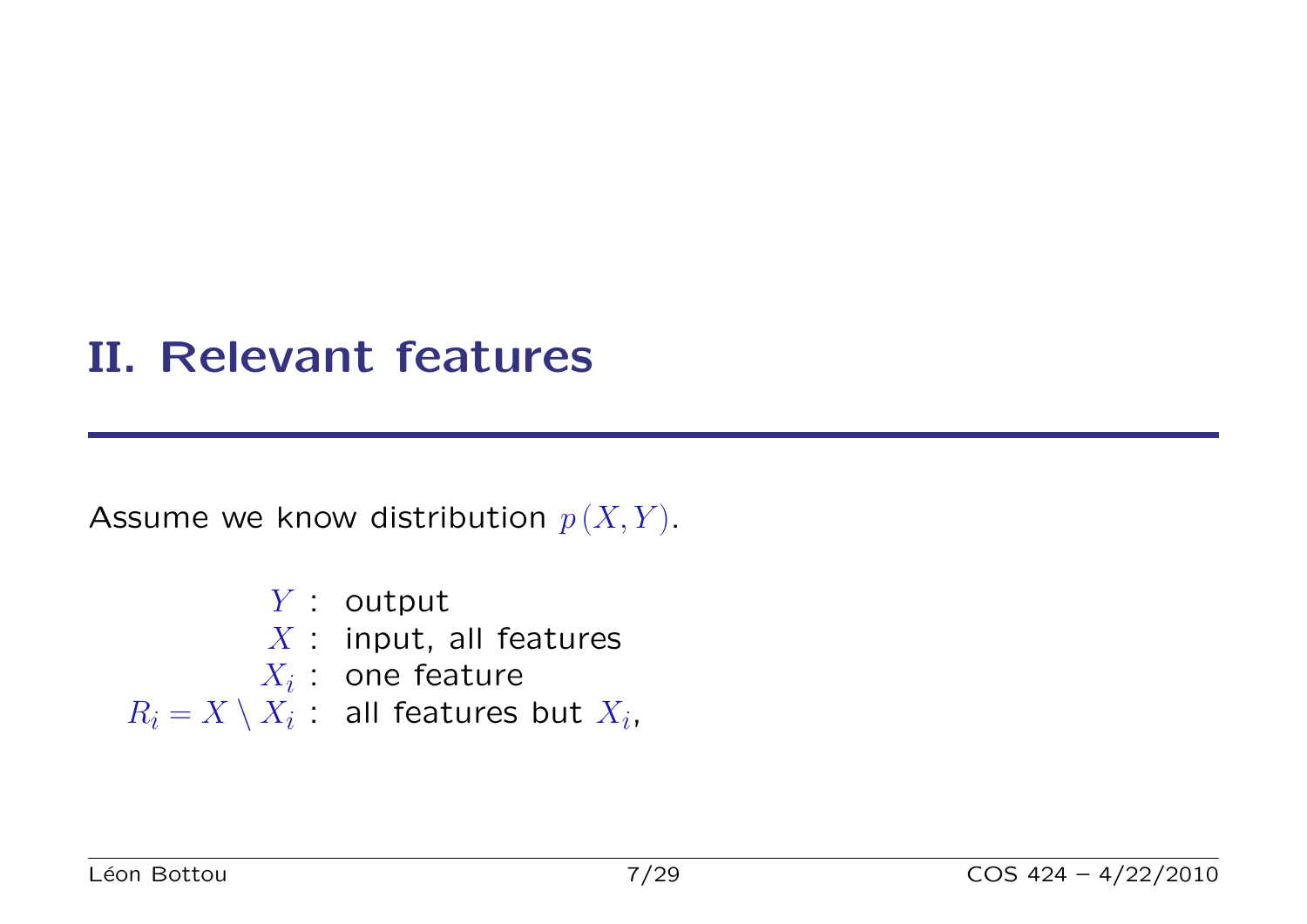#### Strongly relevant feature

– Definition:  $X_i \not\perp Y \mid R_i$ 

Feature  $X_i$  brings information that no other feature contains.

#### Weakly relevant feature

 $-$  Definition:  $X_i \not\!\perp\!\!\!\perp Y \mathbin{|} S$  for some strict subset  $S$  of  $R_i.$ Feature  $X_i$  brings information that also exists in other features. Feature  $X_i$  brings information in conjunction with other features.

#### Irrelevant feature

– Definition: neither strongly relevant nor weakly relevant. Stronger than  $X_i \perp\!\!\!\perp Y$ . See the XOR example.

#### Relevant feature

– Definition: not irrelevant.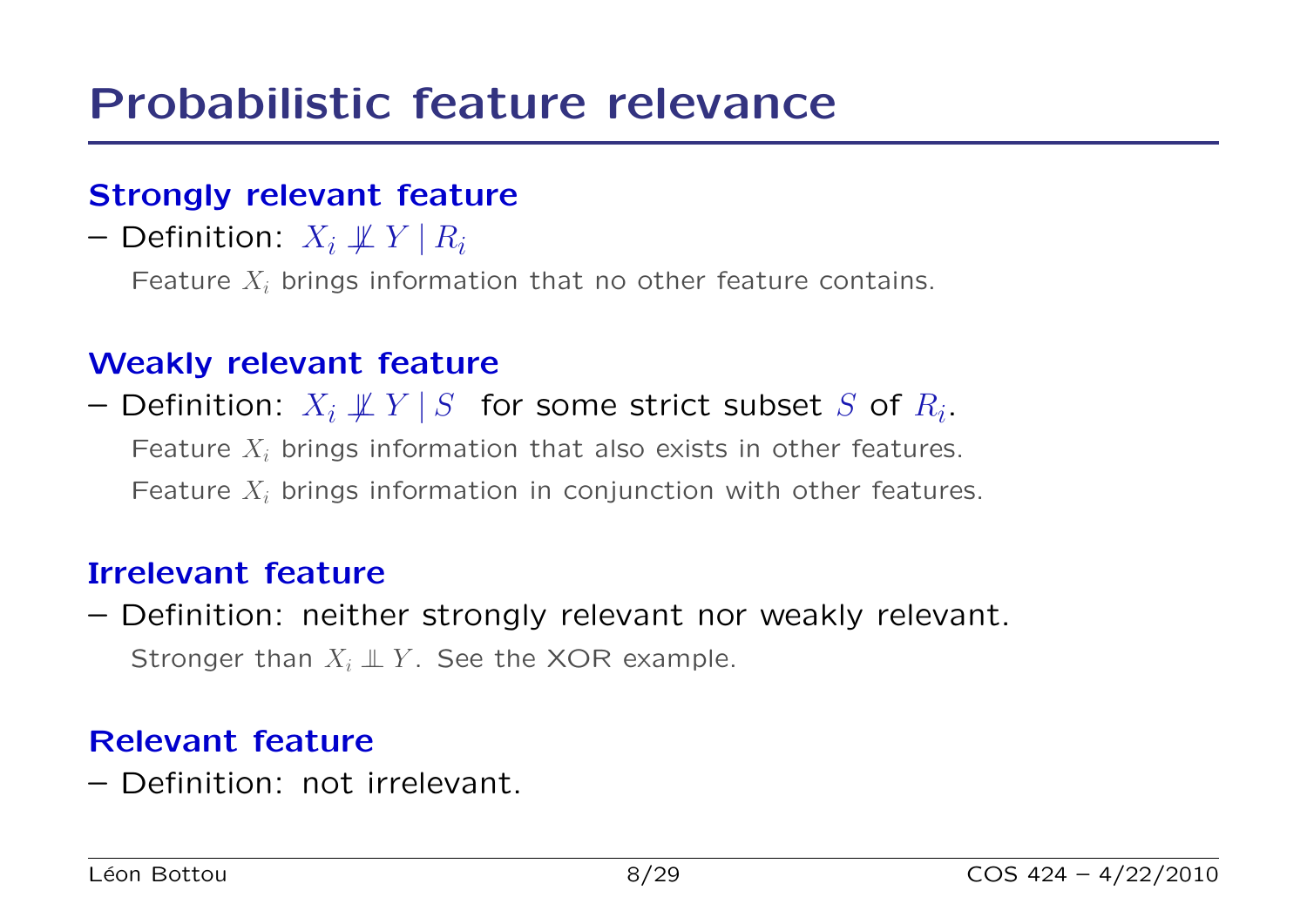### Interesting example



Two variables can be useless by themselves but informative together.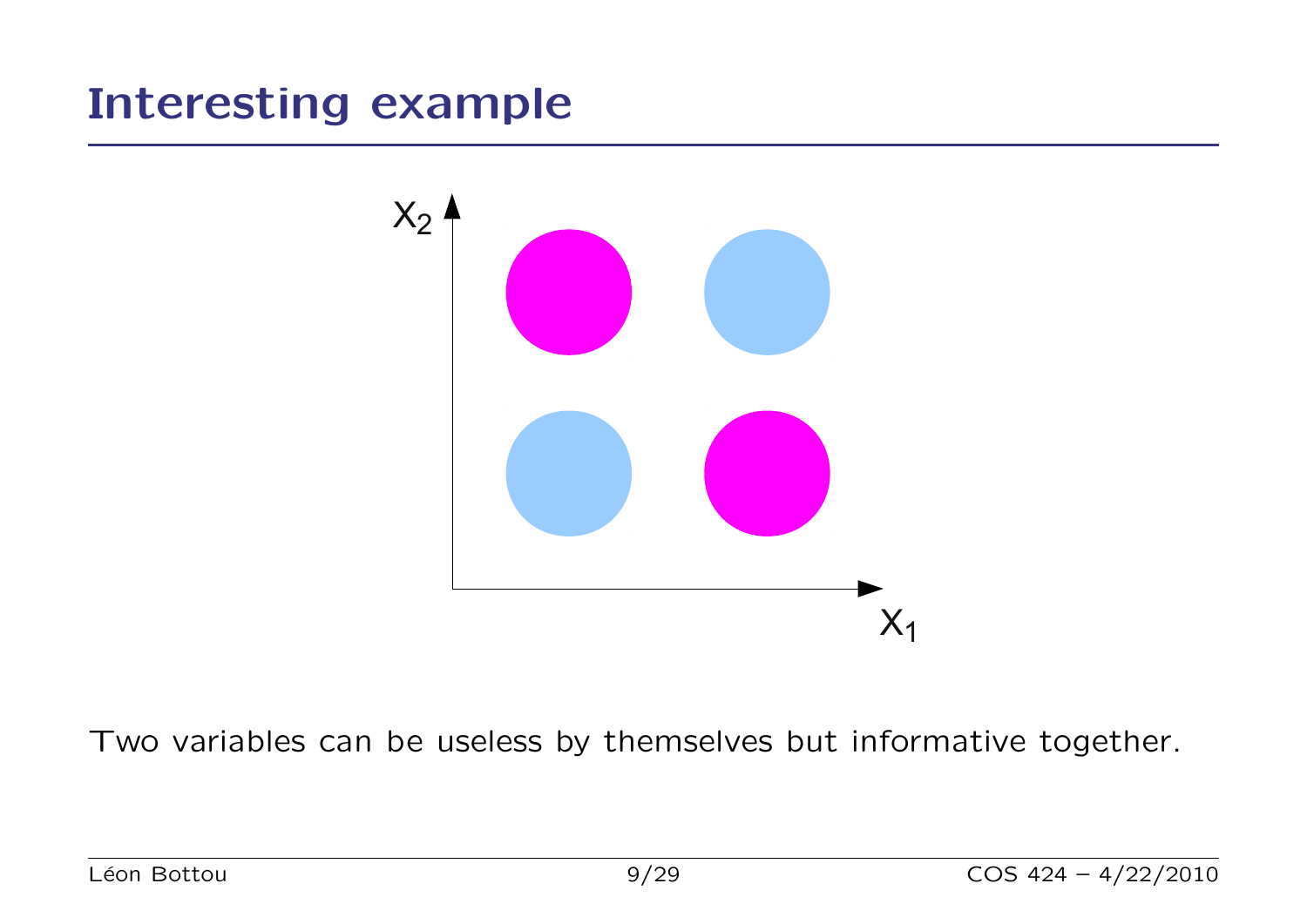### Interesting example



Correlated variables may be useless by themselves.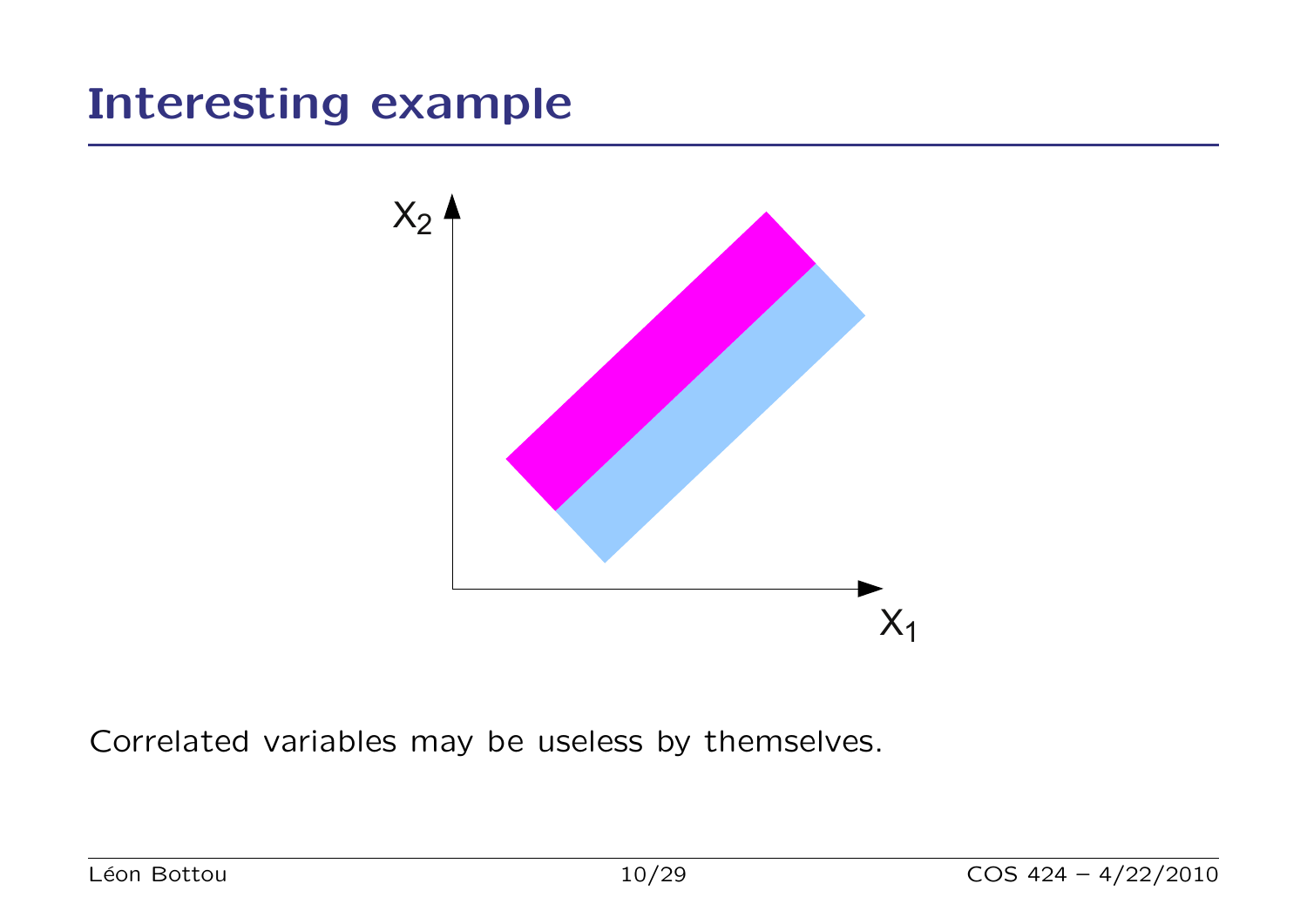### Interesting example



Strongly relevant variables may be useless for classification.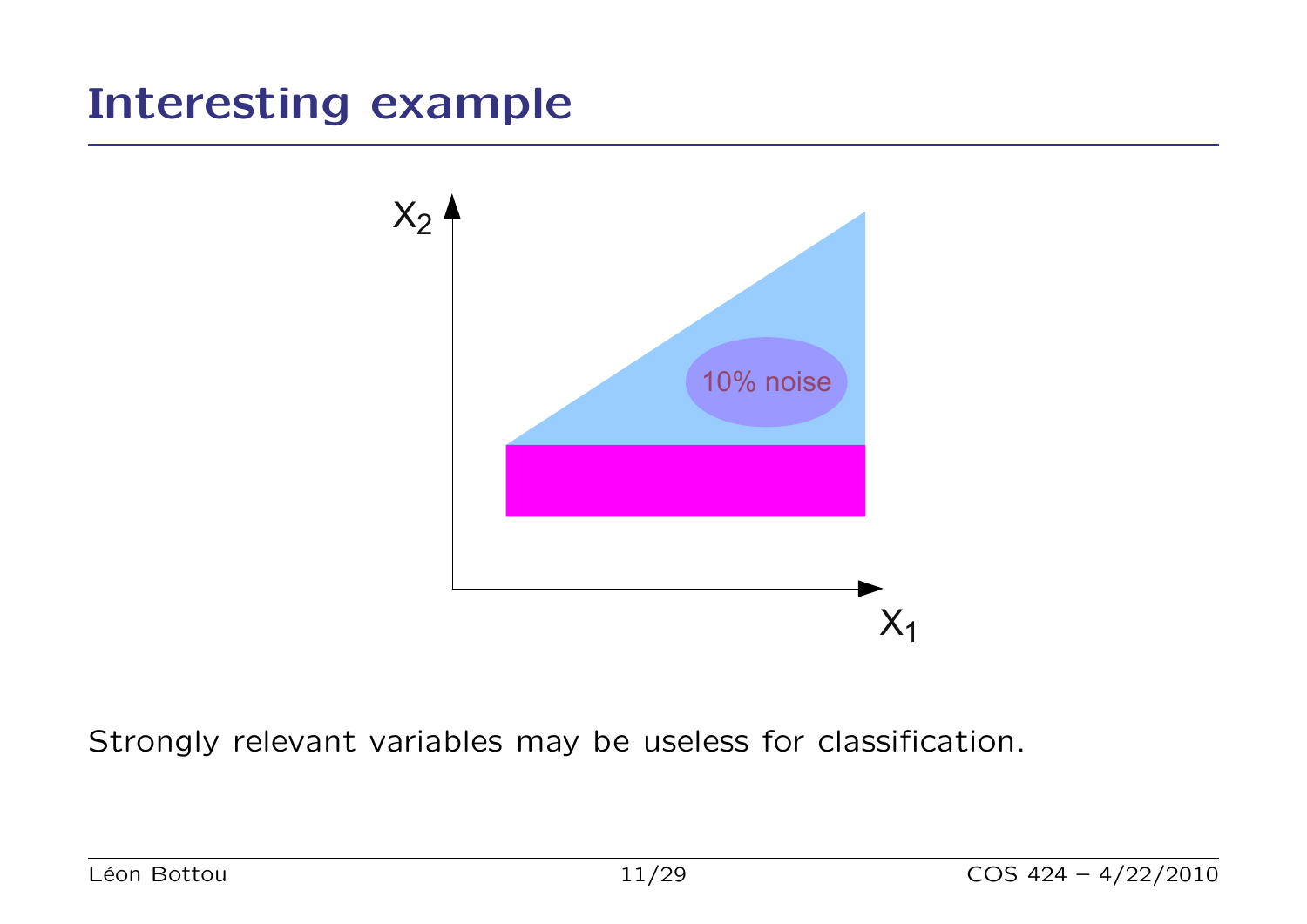### Bad news

#### Forward selection

- Start with empty set of features  $S_0 = \emptyset$ .
- $-$  Incrementally add features  $X_t$  such that  $X_t \not\!\perp\!\!\!\perp Y \mathbin| S_{t-1}.$

Will find all strongly relevant features.

May not find some weakly relevant features (e.g. xor).

#### Backward selection

- Start with full set of features  $S_0 = X$ .
- $-$  Incrementally remove features  $X_i$  such that  $X_t \perp\!\!\!\!\perp Y \mathbin{\mid} S_{t-1} \setminus X_t.$

Will keep all strongly relevant features.

May eliminate some weakly relevant features (e.g. redundant).

#### Finding all relevant features is NP-hard.

– Possible to construct a distribution that demands an exhaustive search through all the subsets of features.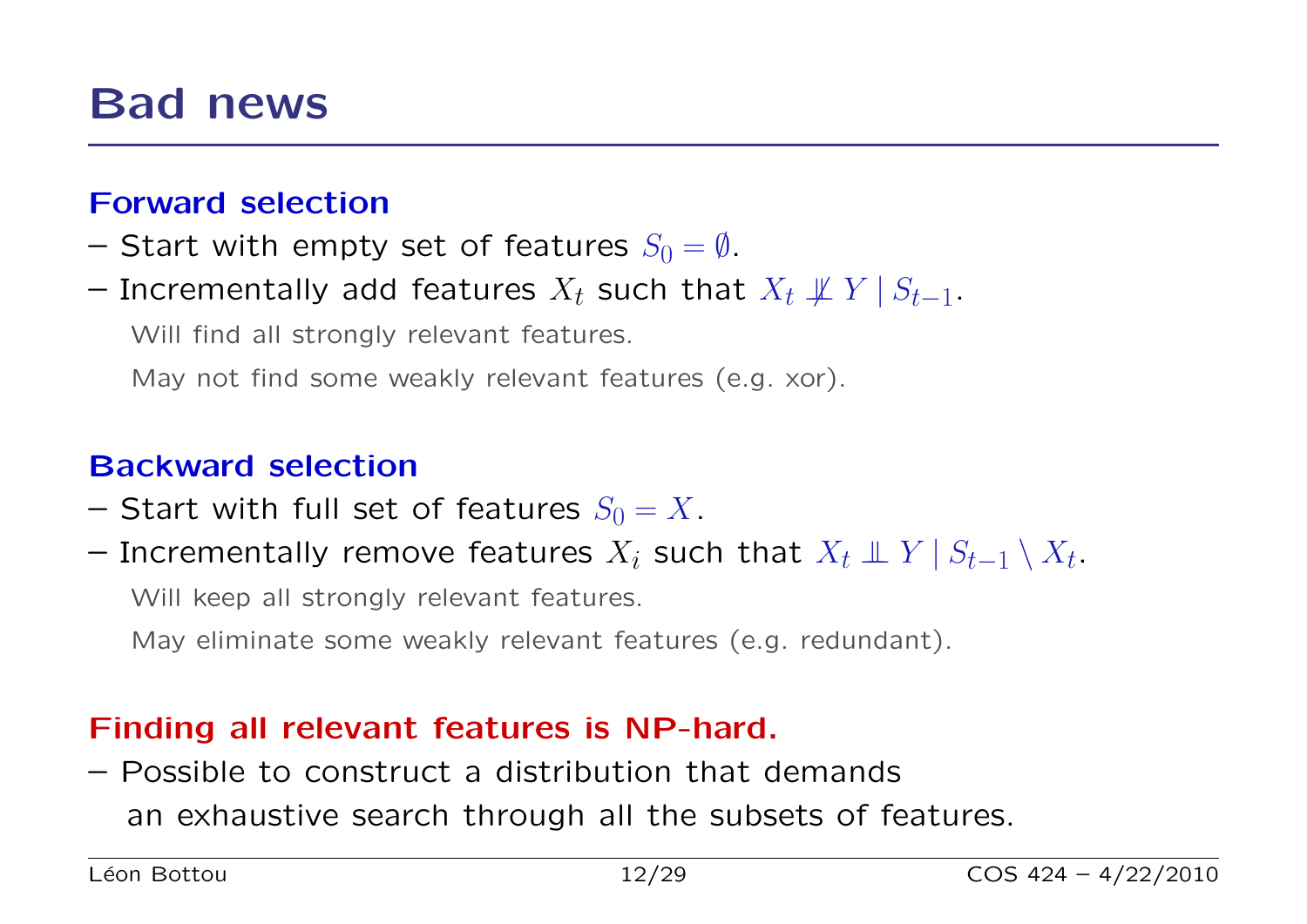### III. Selecting features

How to select relevant features when  $p(x, y)$  is unknown but data is available?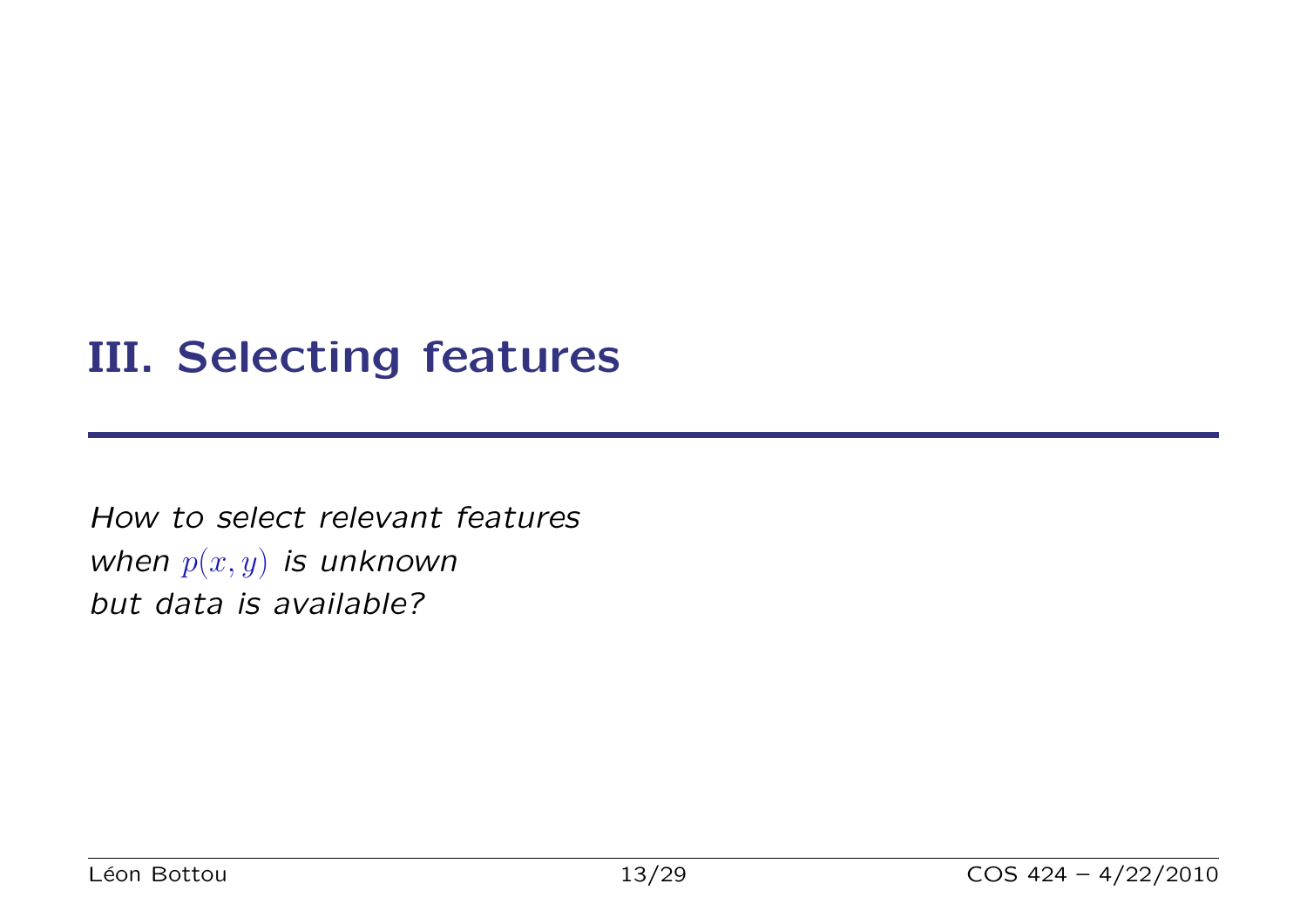#### Training data is limited

- Restricting the number of features is a capactity control mechanism.
- We may want to use only a subset of the relevant features.

#### Notable approaches

- Feature selection using regularization.
- Feature selection using wrappers.
- Feature selection using greedy algorithms.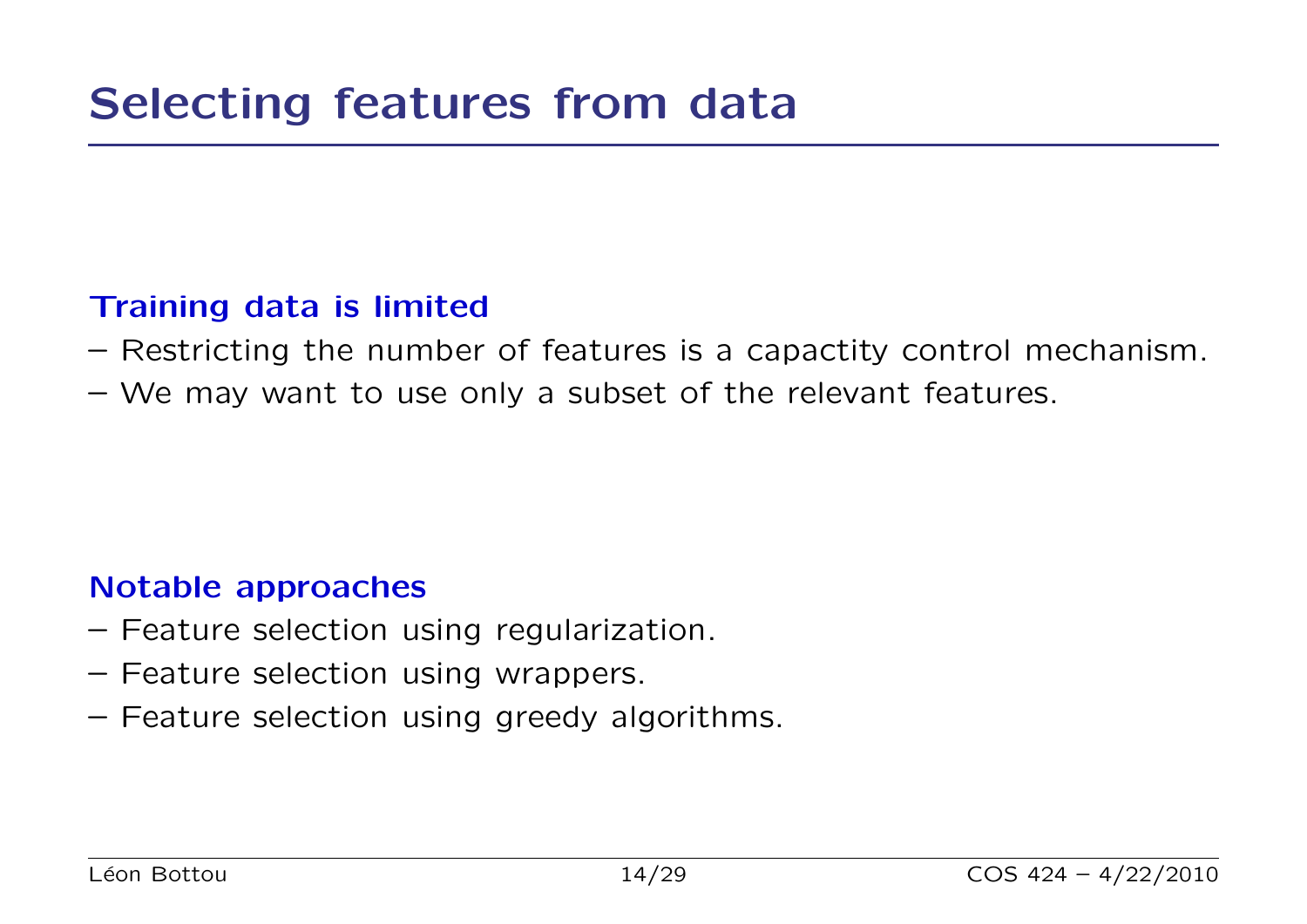# $L_0$  structural risk minimization



 $S_r$  : classifiers with at most  $r$  features.

#### Algorithm

- 1. For  $r = 1 \ldots d$ , find system  $f_r \in S_r$  that minimize training error.
- 2. Evaluate  $f_r$  on a validation set.
- 3. Pick  $f^* = \arg \min_r E_{\text{valid}}(f_r)$

#### **Note**

 $-$  The NP-hardness remains hidden in step  $(1)$ .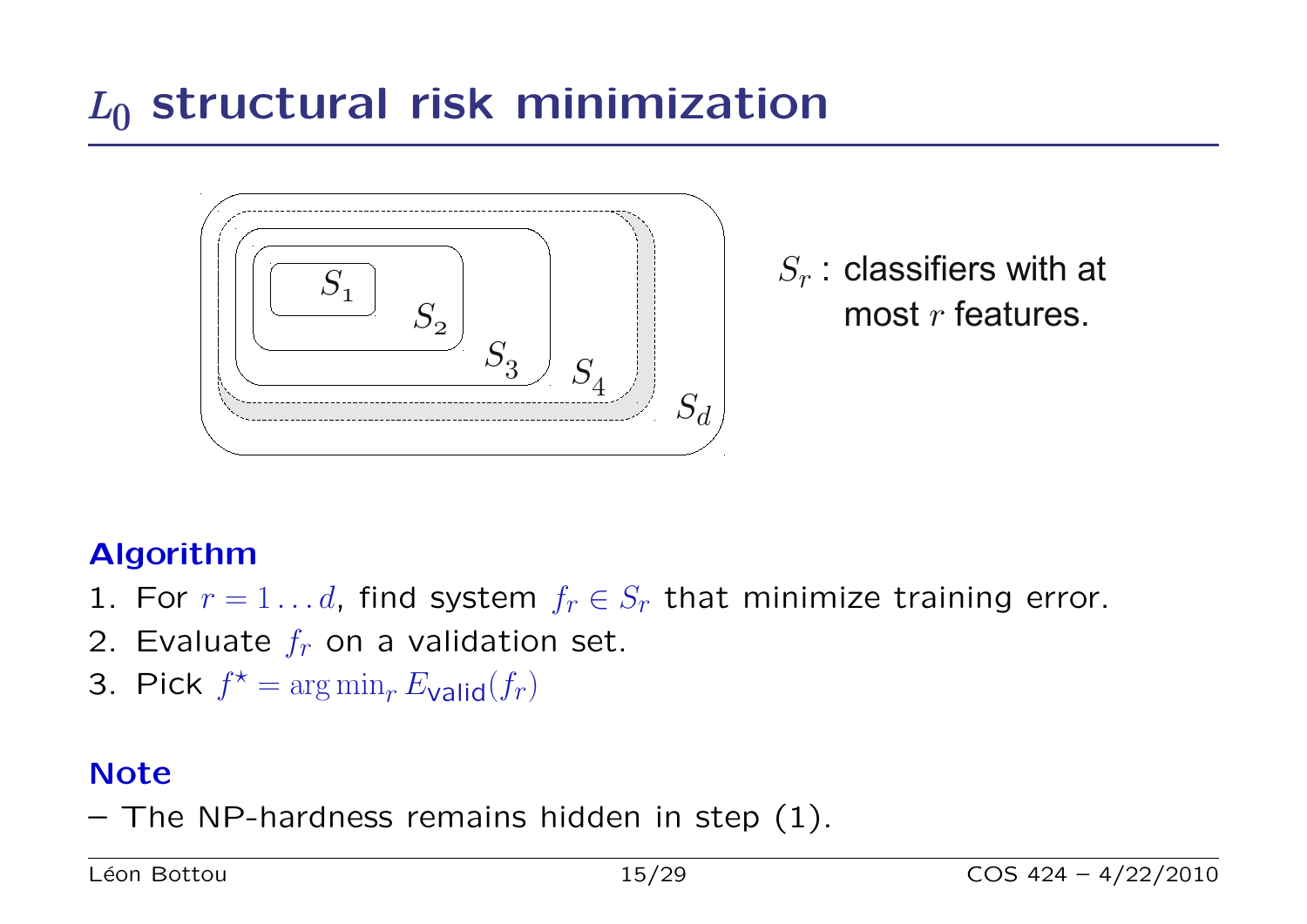# $L_0$  structural risk minimization



 $S_r$ : classifiers with at most  $r$  features.

Let  $E_r = \min_{r \in \mathcal{C}}$  $f \in S_r$  $E_{\text{test}}(f)$ . The following result holds (Ng 1998):  $E$ test $(f^{\star}) \leq \min$  $r = 1...d$  $\sqrt{ }$  $\int$  $\overline{\mathcal{L}}$  $E_r + \tilde{\mathcal{O}}$  $\sqrt{ }$  $\overline{ }$  $\sqrt{2}$  $h_{\pmb{r}}$  $n_{\text{train}}$  $\setminus$  $+ \tilde{\mathcal{O}}$  $\sqrt{ }$  $\mathbf{I}$  $\sqrt{2}$  $r\log d$  $n_{\text{train}}$  $\setminus$  $\overline{\phantom{a}}$  $\mathcal{L}$  $\overline{\mathcal{L}}$  $\int$  $+$   $\mathcal O$  $\left(\sqrt{\frac{\log d}{n_{\text{valid}}}}\right)$ 

Assume  $E_r$  is quite good for a low number of features r.

Meaning that few features are relevant.

Then we can still find a good classifier if  $h_r$  and  $\log d$  are reasonable.

We can filter an exponential number of irrelevant features.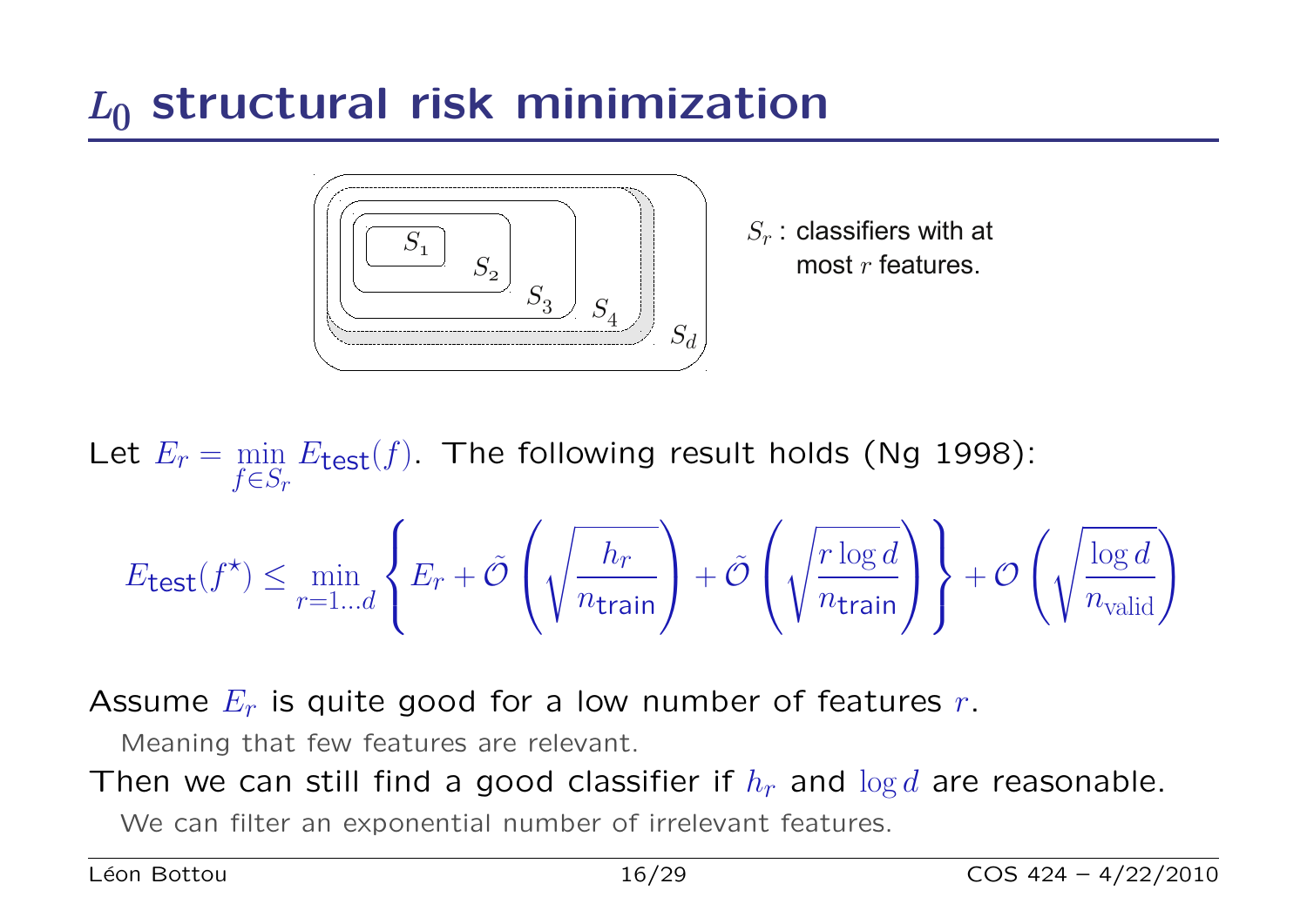$$
\min_{\mathbf{w}} \quad \frac{1}{n} \sum_{i=1}^{n} \ell(y, f_{\mathbf{w}}(x)) + \lambda \ \text{count}\{w_j \neq 0\}
$$

This would be the same as L0-SRM.

But how can we optimize that?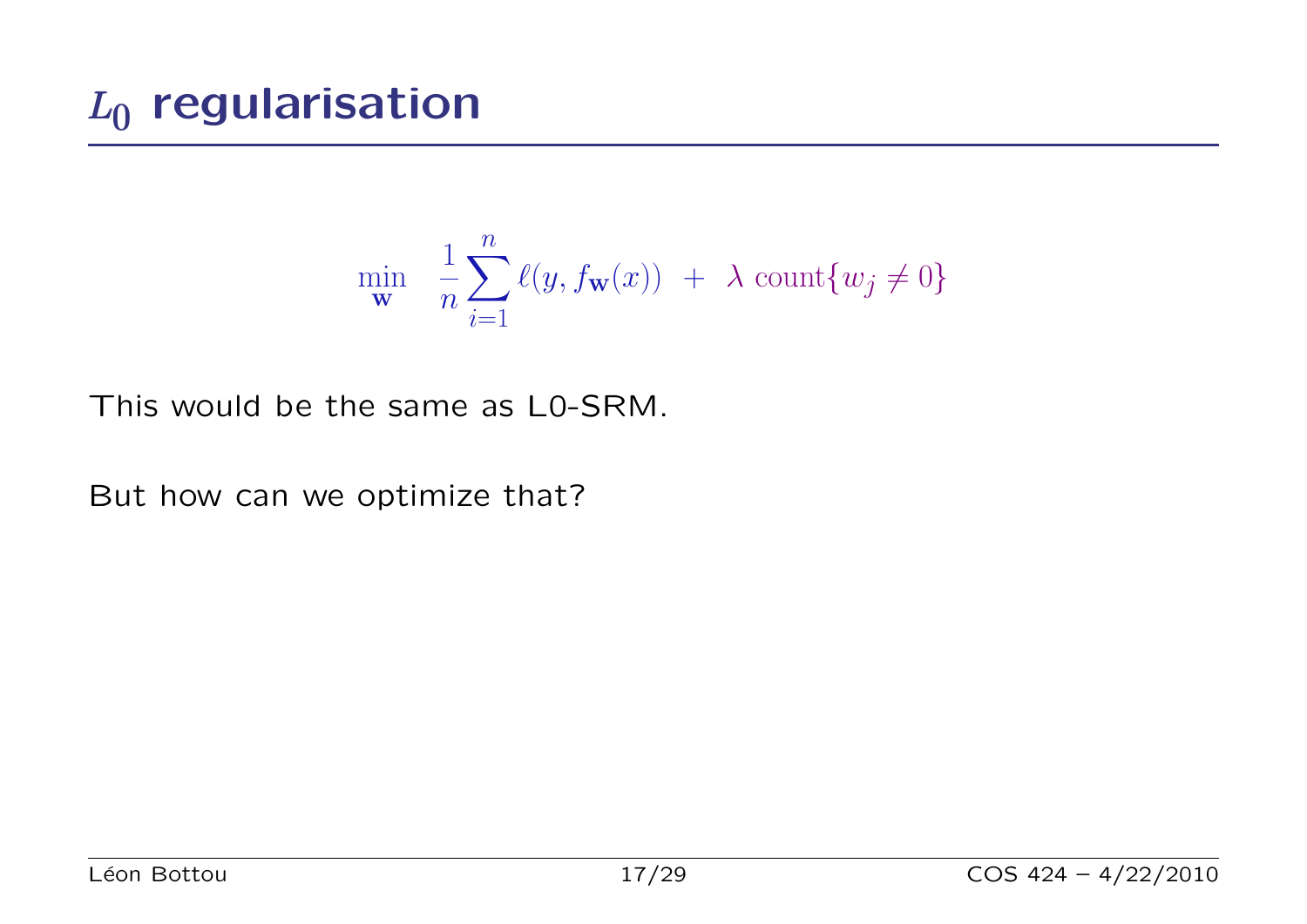# $L_1$  regularisation

The  $L_1$  norm is the first convex  $L_p$  norm.

$$
\min_{\mathbf{w}} \quad \frac{1}{n} \sum_{i=1}^n \ell(y, f_{\mathbf{w}}(x)) ~+~ \lambda |\mathbf{w}|_1
$$



Same logarithmic property (Tsybakov 2006).

 $L_1$  regulatization can weed an exponential number of irrelevant features.

See also "compressed sensing".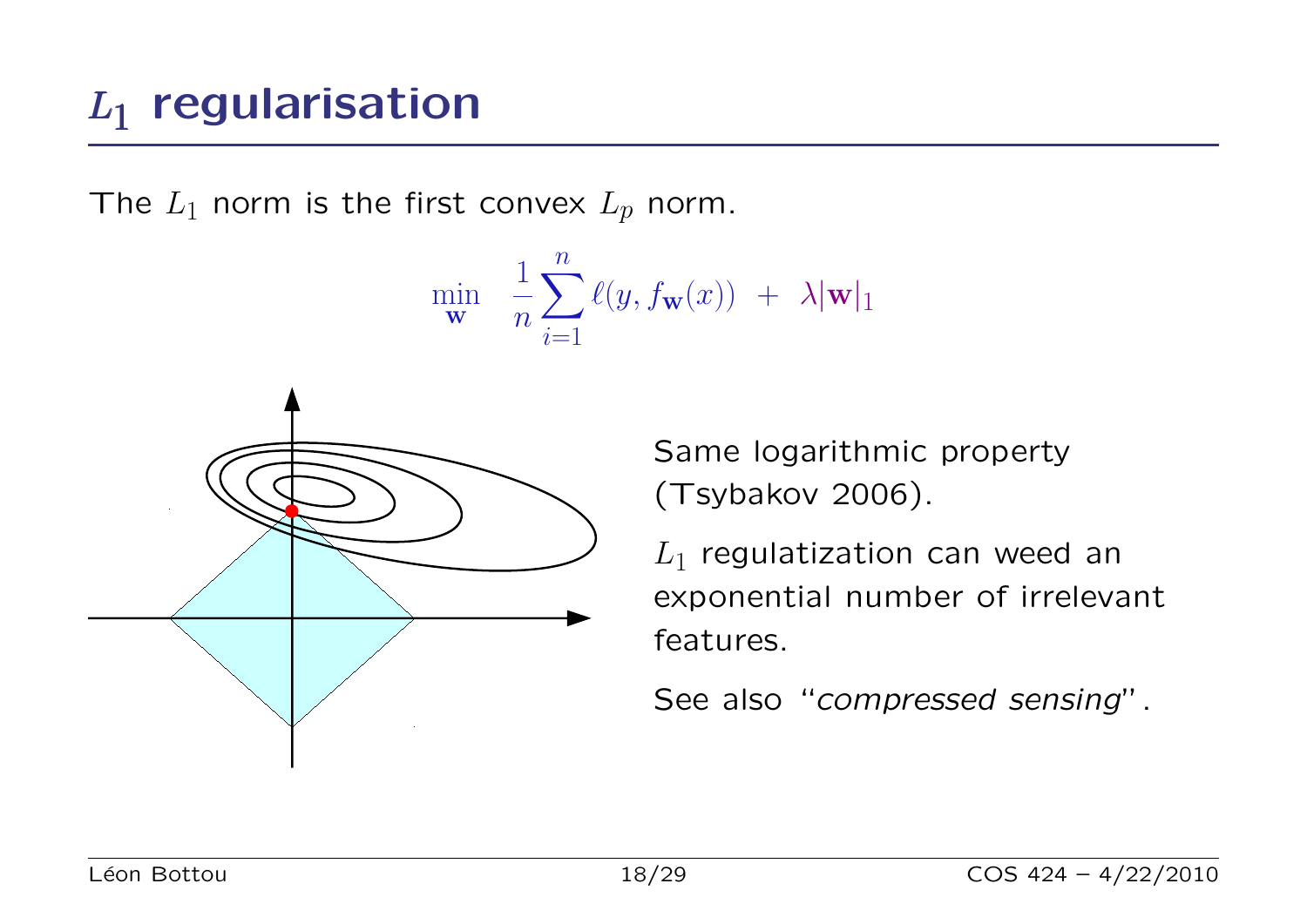The  $L_2$  norm is the same as the maximum margin idea.

$$
\min_{\mathbf{w}} \quad \frac{1}{n} \sum_{i=1}^{n} \ell(y, f_{\mathbf{w}}(x)) + \lambda \|\mathbf{w}\|_2
$$



Logarithmic property is lost.

Rotationally invariant regularizer!

SVMs do not have magic properties for filtering out irrelevant features. They perform best when dealing with lots of relevant features.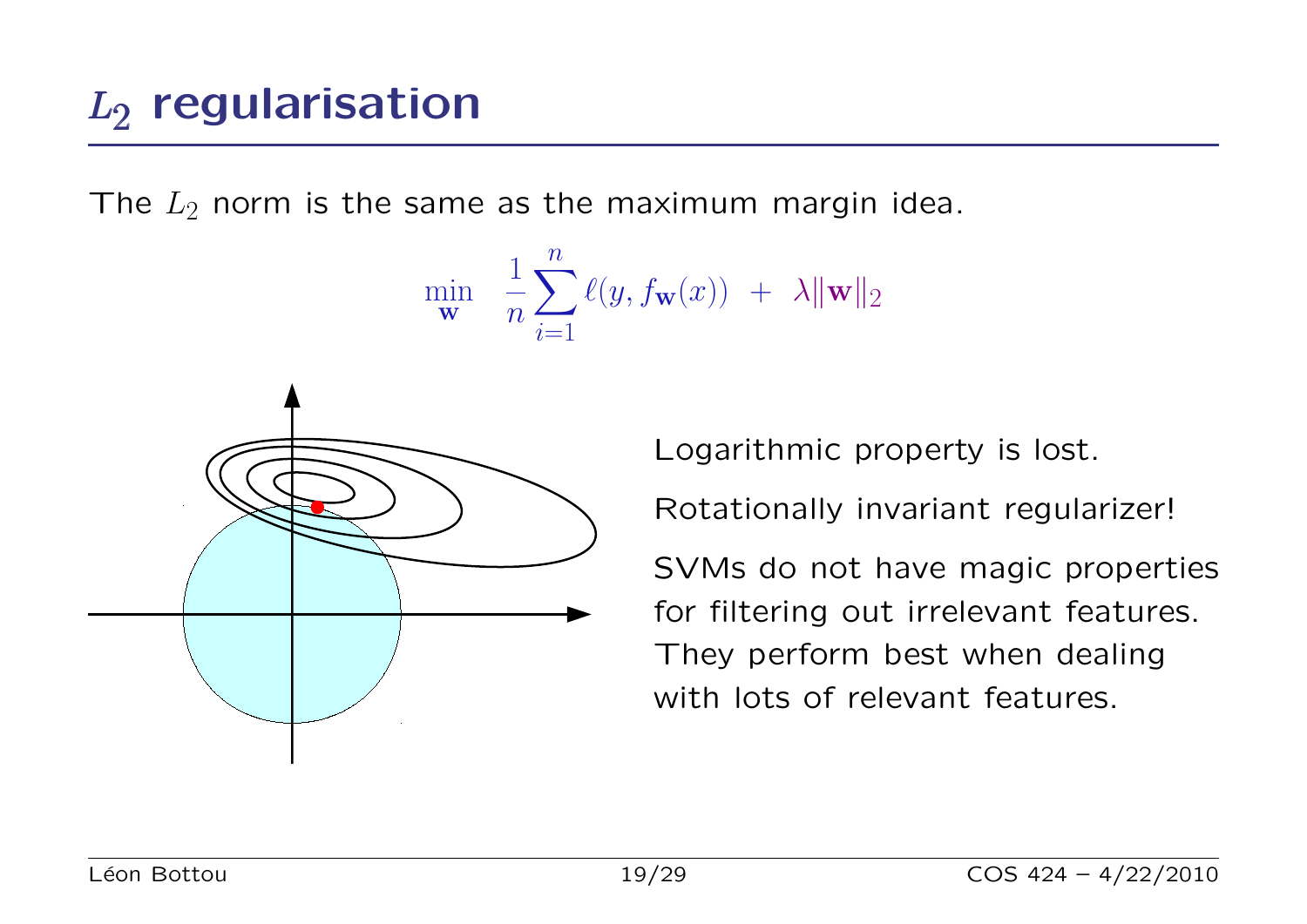$$
\min_{\mathbf{w}} \quad \frac{1}{n} \sum_{i=1}^n \ell(y, f_{\mathbf{w}}(x)) \ + \ \lambda \|\mathbf{w}\|_{\frac{1}{2}}
$$



This is non convex. Therefore hard to optimize.

Initialize with  $L_1$  norm solution

then perform gradient steps. This is surely not optimal, but gives sparser solutions than  $L_1$  regularization !

Works better than  $L_1$  in practice. But this is a secret!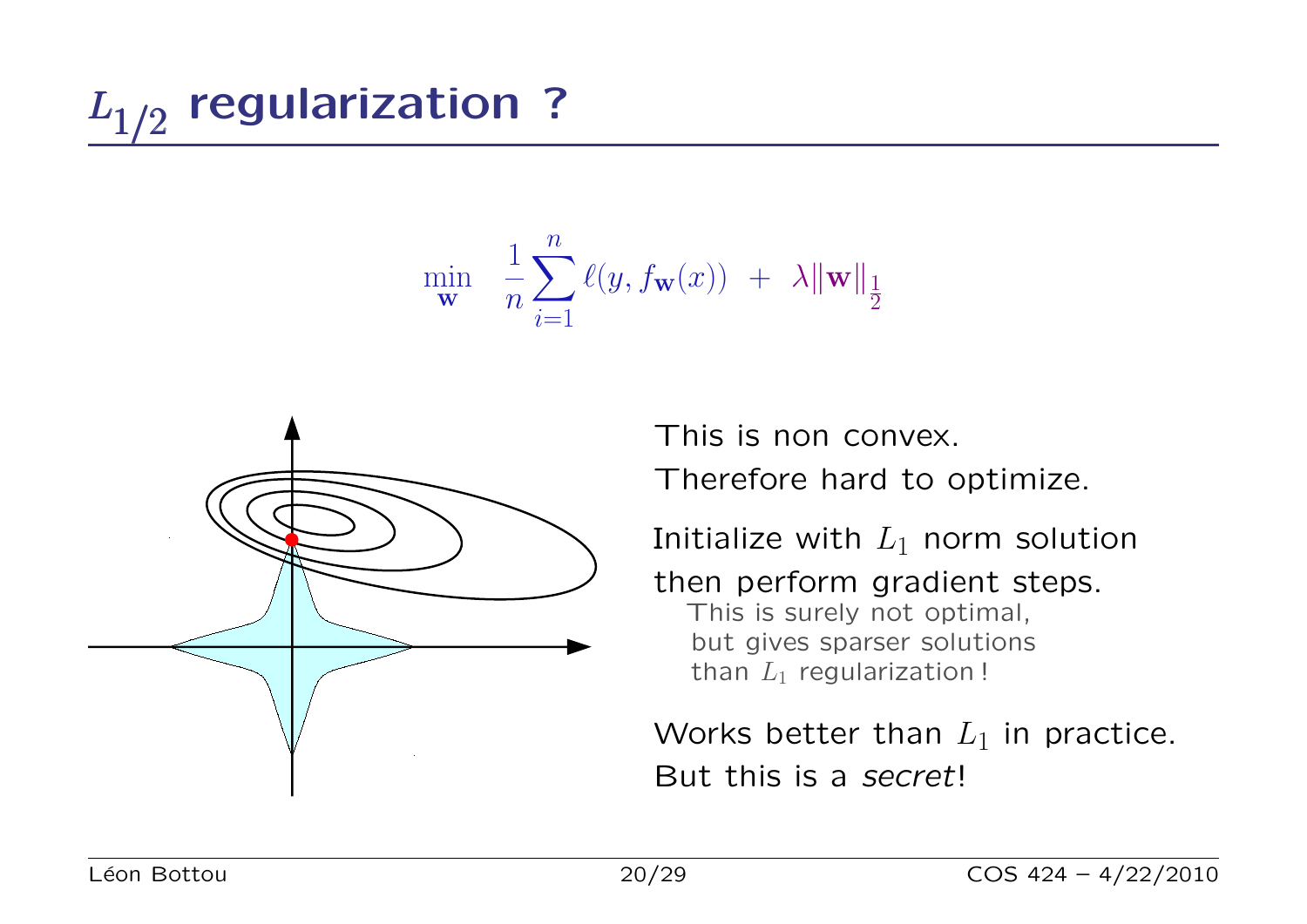#### **Wrappers**

- Assume we have chosen a learning system and algorithm.
- Navigate feature subsets by adding/removing features.
- Evaluate on the validation set.

#### Backward selection wrapper

- Start with all features.
- Try removing each feature and measure validation set impact.
- Remove the feature that causes the least harm.
- Repeat.

#### **Notes**

- There are many variants (forward, backtracking, etc.)
- Risk of overfitting the validation set.
- Computationally expensive.
- Quite effective in practice.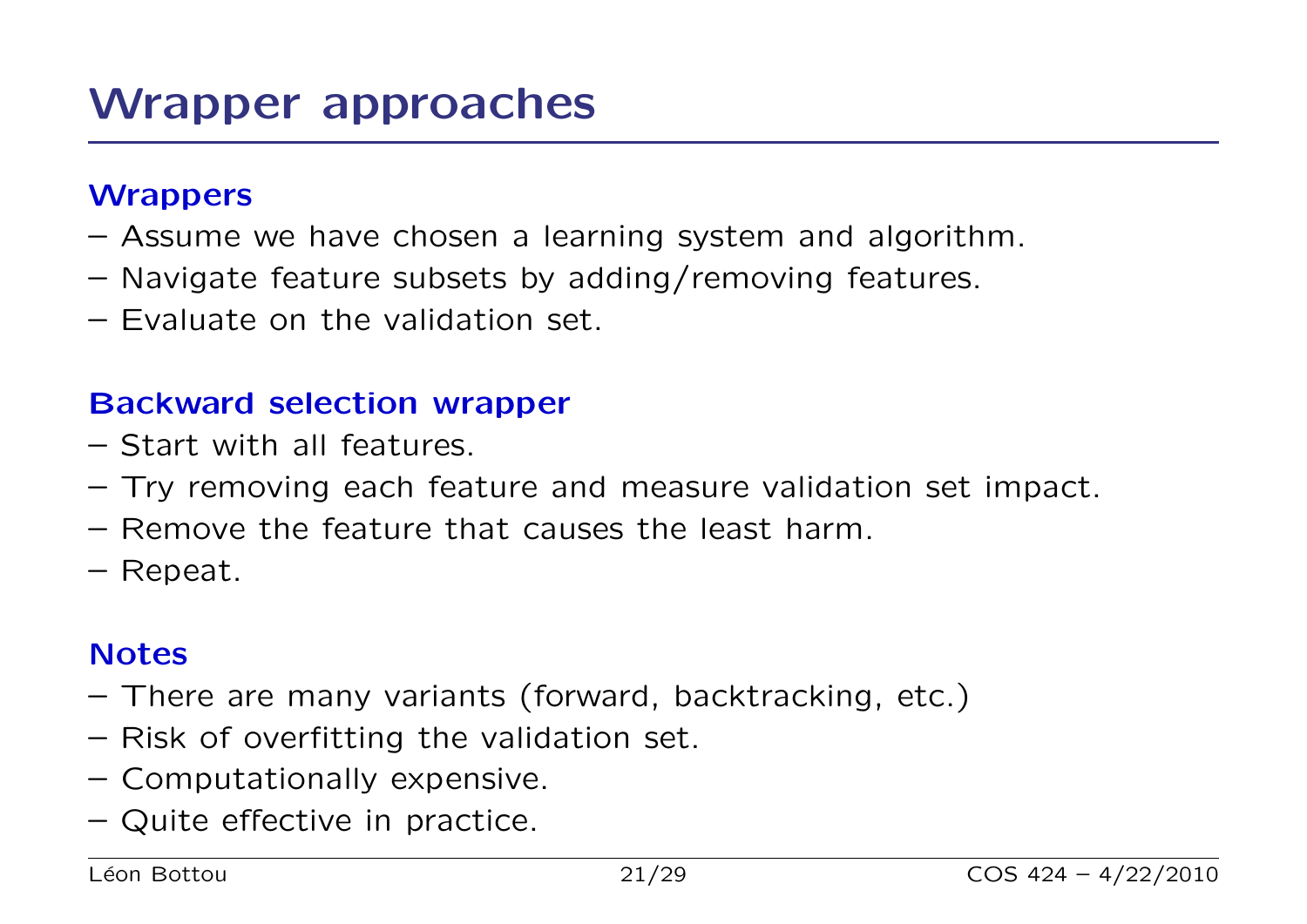Algorithms that incorporate features one by one.

#### Decision trees

- Each decision can be seen as a feature.
- Pruning the decision tree prunes the features

#### Ensembles

- Ensembles of classifiers involving few features.
- Random forests.
- Boosting.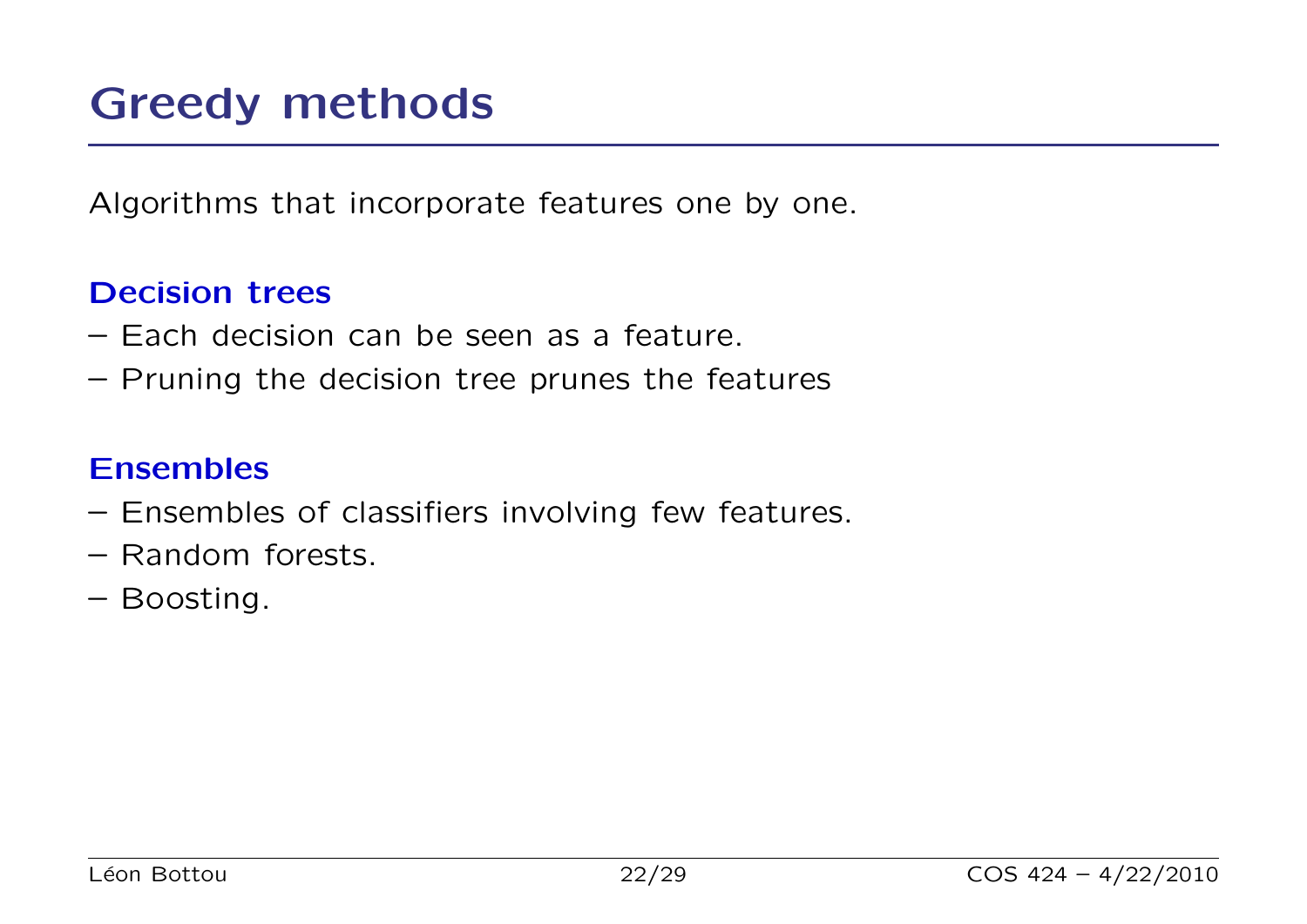### Greedy method example

#### The Viola-Jones face recognizer



Lots of very simple features.



D

Quickly evaluated by first precomputing

 $X_{i_0 j_0} = \sum$  $i\leq i_0$  $\sum$  $j\leq j_0$  $x[i,j]$ 

Run AdaBoost with weak classifiers bases on these features.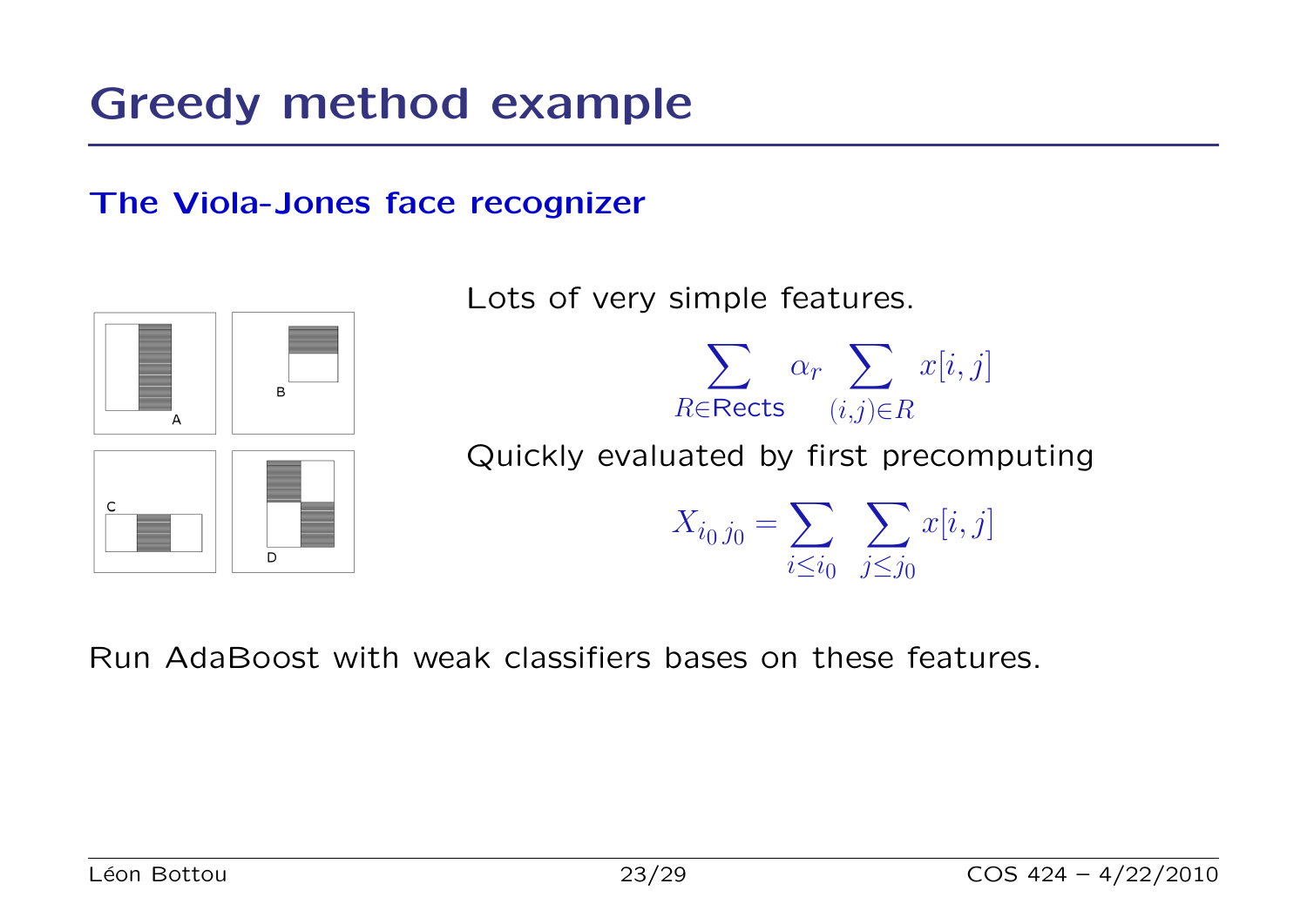### IV. Feature learning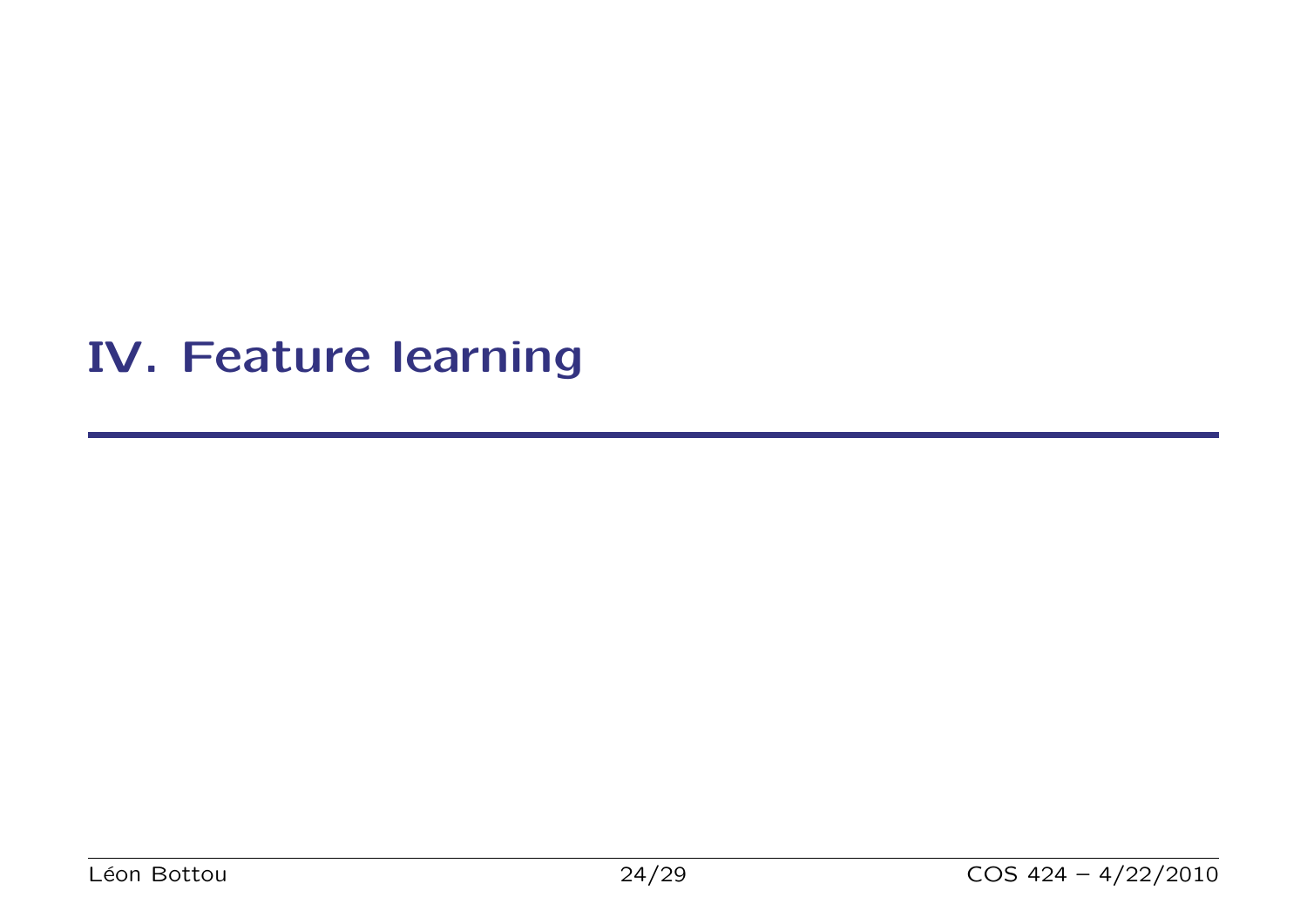### Feature learning in one slide

Suppose we have weight on a feature  $X$ . Suppose we prefer a closely related feature  $X + \epsilon$ .

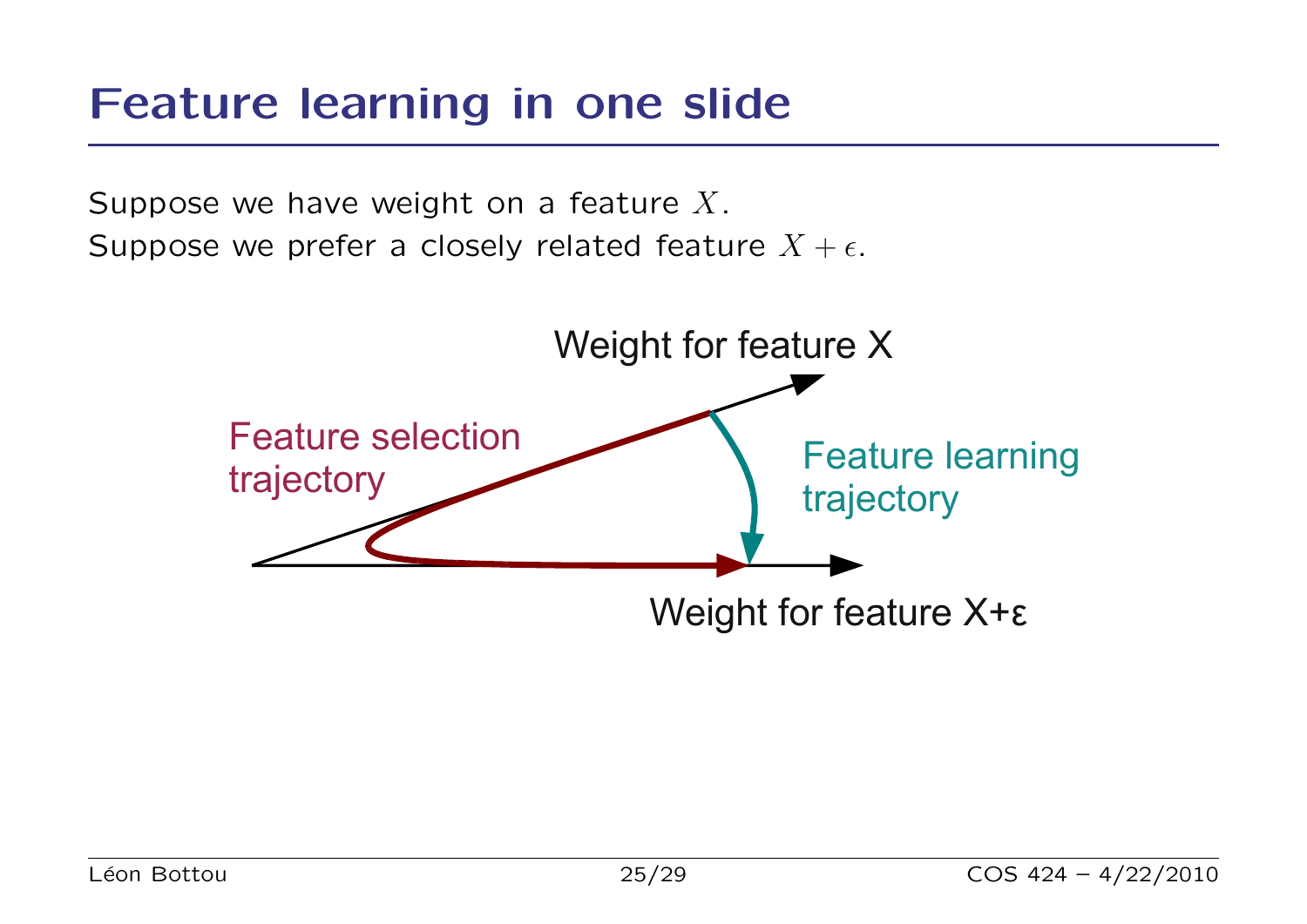### Feature learning and multilayer models

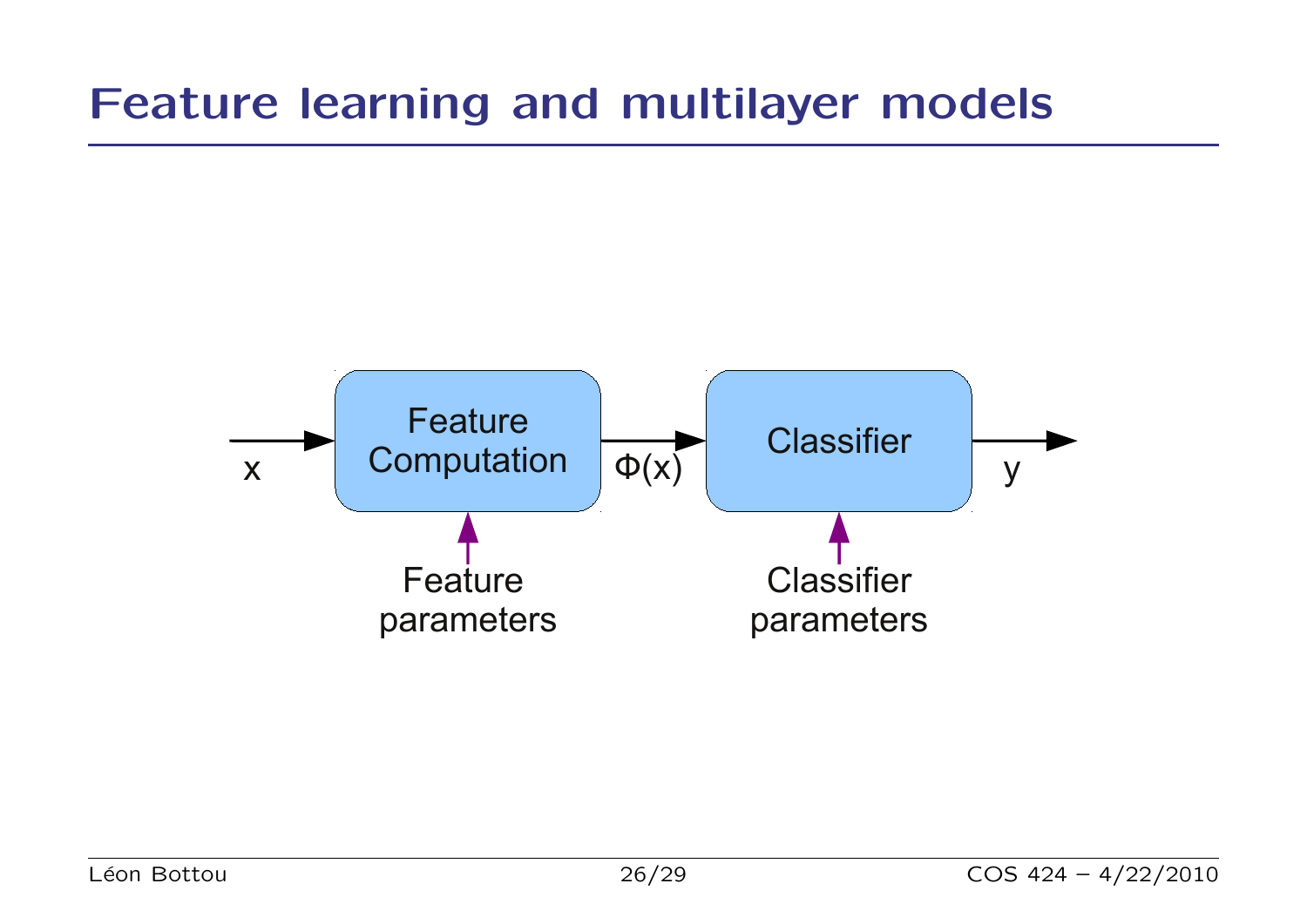### Feature learning for image analysis

#### 2D Convolutional Neural Networks

- 1989: isolated handwritten digit recognition
- 1991: face recognition, sonar image analysis
- 1993: vehicle recognition
- 1994: zip code recognition
- 1996: check reading

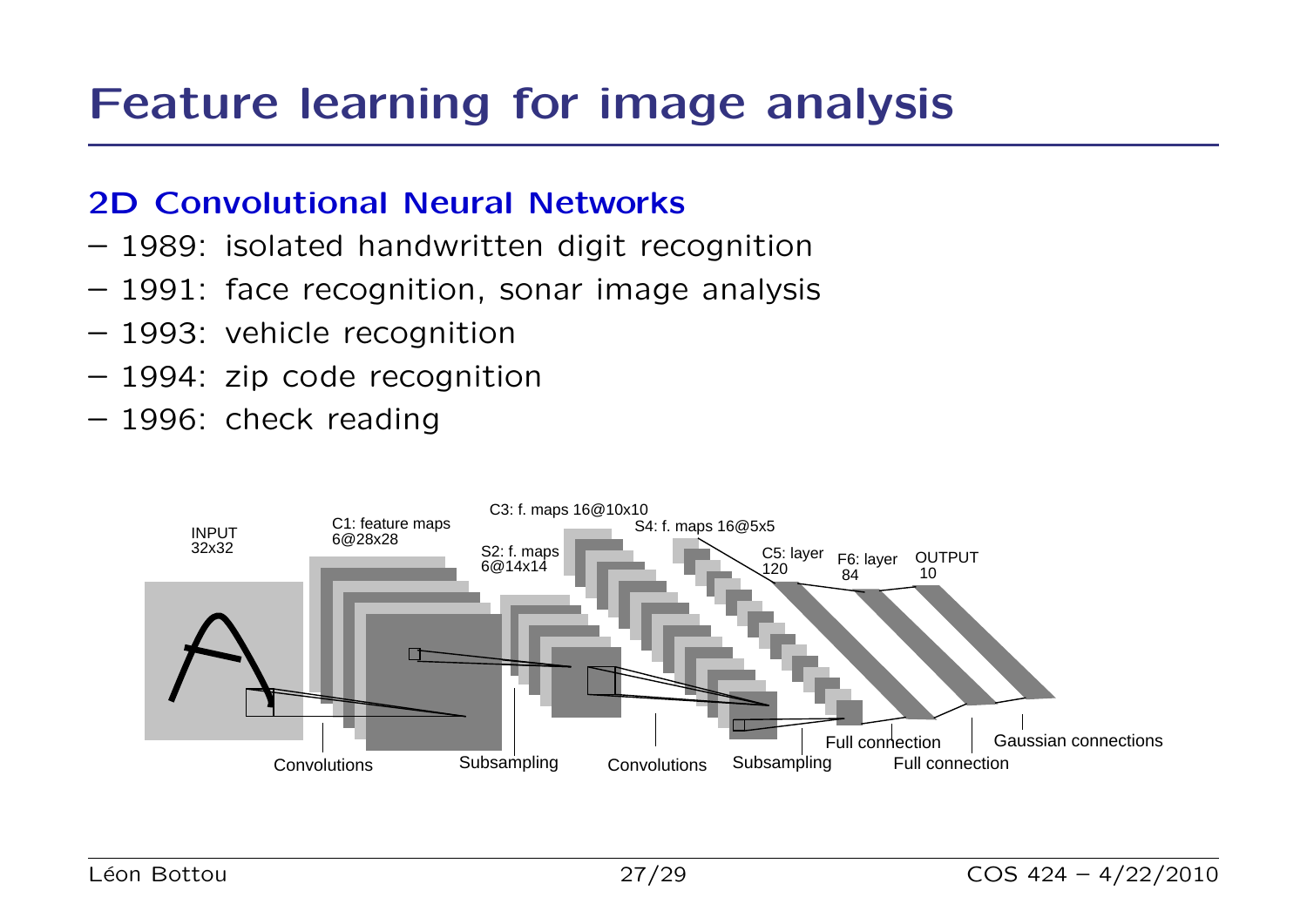### Feature learning for face recognition







Note: more powerful but slower than Viola-Jones